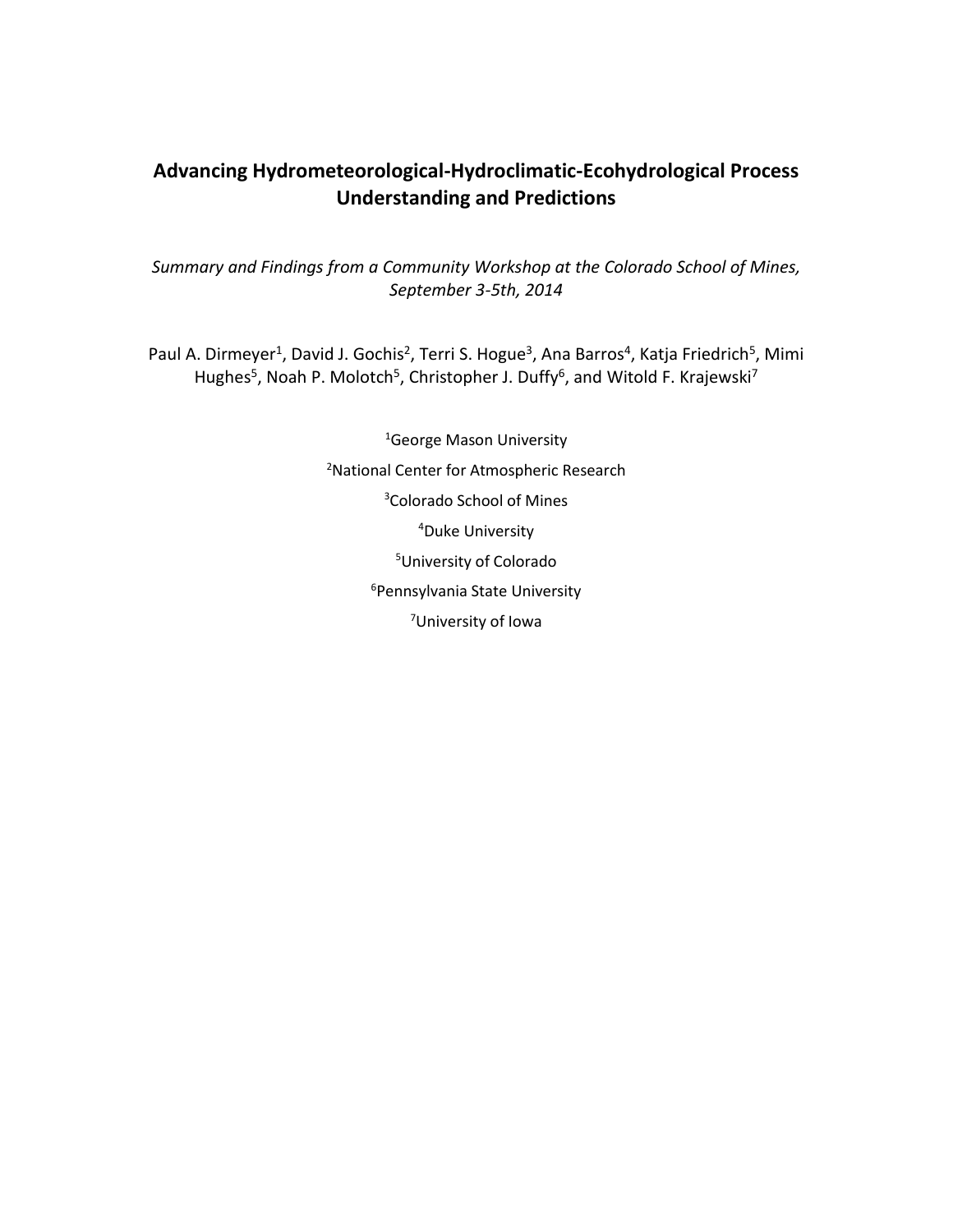#### **Abstract**

An NSF-sponsored community workshop was held in September of 2014 to facilitate progress on the integration of hydrometeorological-hydroclimatic-ecohydrological (HHE) process understanding and improving predictive capabilities, sustainability, and resilience to environmental change. Specifically, processes that bridge traditional disciplines and observational techniques are emerging as the next frontier of hydrologic and meteorologic sciences. The aim of the workshop was to identify high priority interdisciplinary elements that should be addressed. The meeting was organized around three general themes: scientific, modeling and observational challenges and encouraging a framework for collaboration. Using this framework, high-level, cross-discipline research gaps were identified that spanned the atmospheric and hydrological sciences with the explicit goal of breaking down disciplinary barriers. This manuscript provides a detailed articulation of each of the core workshop challenges. Each 'challenge' section has an overarching component and a set of high-level subcomponents. Our recommendations are not meant to be fully comprehensive or exclusive, but instead are meant to provide a foundation and organizational framework for addressing HHE challenges and opportunities for the community.

#### **Introduction**

There is a pressing need to accelerate progress in understanding how terrestrial hydrologic, ecohydrologic, and hydrometeorological systems respond to weather and climate forcings and, in turn, how weather and climate are influenced by land surface processes. A host of past research and high-level reports have identified multiple ways in which the terrestrial and atmospheric systems are coupled (Duffy et al., 2006; IPCC, 2013; NRC, 2012a, 2012b; Ralph et al., 2012; Smith et al., 2013). More recently, recognition of the complexities of these interactions and their interdependencies has grown significantly as the scientific research and operational prediction communities have moved towards the development of integrated surface-atmosphere prediction systems. These new systems are seeking to represent coupled hydrological, ecological, biogeochemical, and atmospheric processes from bedrock through the lower atmosphere in advanced computational frameworks (e.g., Duffy et al., 2004; Maxwell et al., 2007; Anyah et al., 2008). This new generation of prediction architectures is being developed to conduct fundamental process research into the broader 'Earth system' and, perhaps more importantly, to improve predictive capacity and societal resilience to weather and climate phenomena and their reflection in terrestrial processes. Despite this progress, the research and operational communities are currently limited in their abilities make the necessary advances in these areas due to knowledge gaps in processes occurring across the interface of terrestrial hydrology and atmospheric science.

To address these issues, a community workshop was held during 3-5 September, 2014 in Golden, Colorado for the purpose of motivating and accelerating progress on the integration of hydrometeorological-hydroclimatic-ecohydrological (HHE) process understanding for improving predictive capabilities, sustainability, and resilience to environmental change. Results from the workshop provide a framework for identifying and addressing current challenges in HHE understanding and predictions. These challenges are broadly organized as:

- 1) Scientific Challenges
- 2) Observational Challenges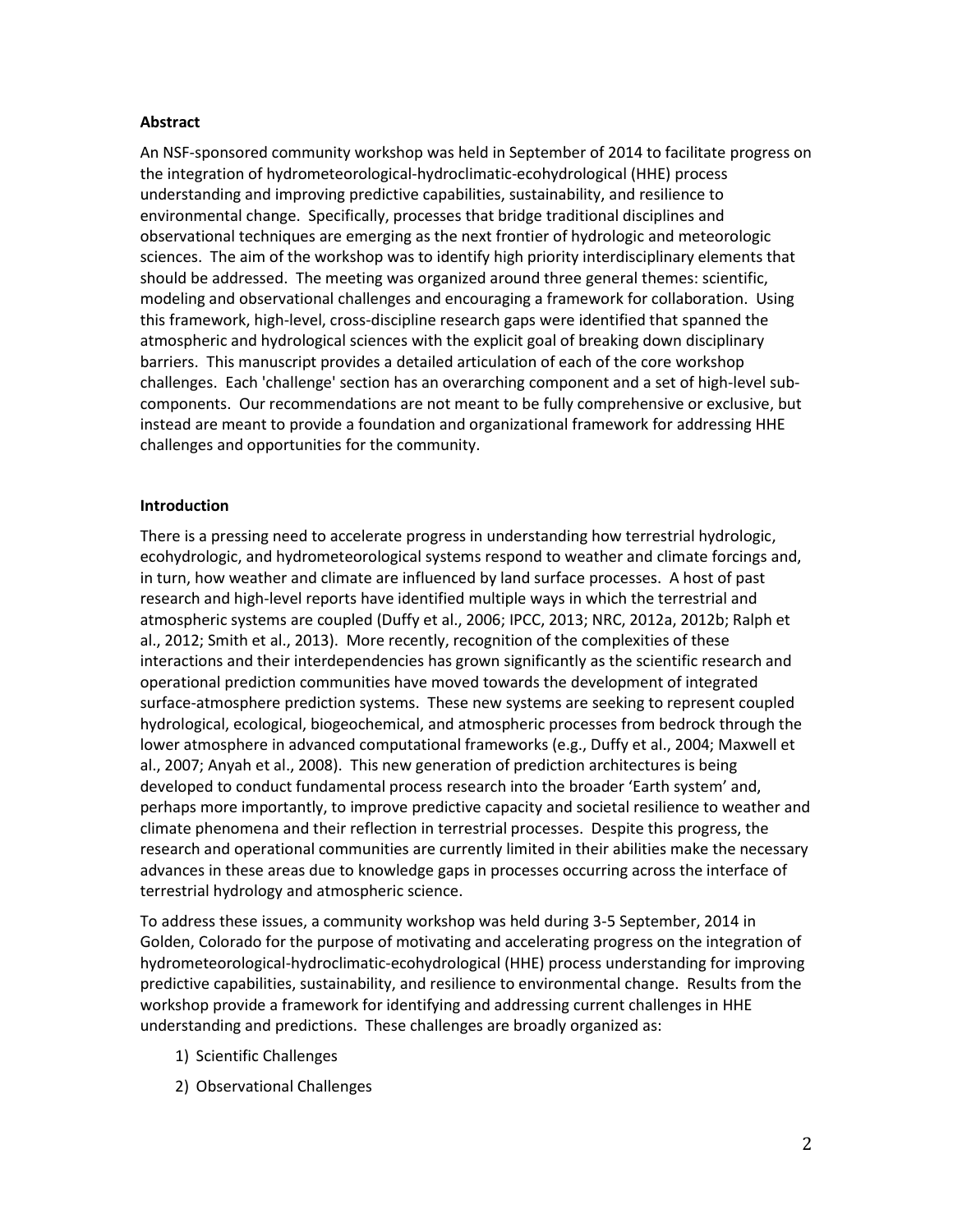#### 3) Modeling Challenges

There are obvious and significant overlaps in this grouping and a more complete articulation of the challenges is formulated below. The main goal of the workshop was to outline high-level, cross-discipline (i.e. not 'within-discipline' specific) research needs common to atmospheric and hydrological sciences and to define a framework for productive collaborative research between those two areas. Another explicit goal of the workshop was to redefine current disciplinary barriers such that the "boundary conditions" of individual disciplines evolve towards a more holistic process understanding and predictive skill. We recognize that there is significant need to improve understanding of system dynamics, inter-dependencies and causes, and impacts of change. More directly, this implies advancing a more mechanistic and explicit process-based understanding of the coupling between the atmosphere and the terrestrial environment. Finally, we advocate for the education of scientists and students in both research areas to express a common technical language, to work effectively within cross-disciplinary teams and to design and develop observational and modeling systems for scientific discovery in critical application areas. These future leaders will, in turn, begin a process of unifying the hydrologic and atmospheric science communities and support new capabilities and directions for research.

This white paper provides a detailed articulation of the core workshop challenges in the 'observational' and 'modeling' categories, as the 'scientific challenges' clearly cross-cut the others and emerge in both categories. Each 'challenge' section has an overarching component and a set of high-level sub-components. We don't portend to be fully comprehensive or exclusive in workshop recommendations, but instead intend to lay a sufficient foundation and organizational framework for addressing these issues within the broader community of scientists.

Finally, we provide the following working definitions of terms that are important to achieving our intended outcomes. In the context of this white paper 'environmental change' broadly refers to 'hydrometerological, hydroclimatic and ecohydrological' or HHE change and, more specifically change as a result of population, land-use change, natural hazards (e.g. floods, droughts, earthflows, winds) various disturbances (e.g. wildfire, insect, clear-cutting, mining, macro-infrastructure), or climate change, natural and anthropogenic. Use of the term 'terrestrial hydrology' implies cloud processes, surface precipitation, soil moisture, streamflow, groundwater, snowpack, and evapotranspiration/sublimation or, in other words, the processes which link the atmosphere and the terrestrial via their energy and mass (water) balances.

#### **Current Observational Challenges**

#### *Background*

Observations of the HHE systems form the frontiers of quantitative understanding of the natural world. Despite their importance, particularly for tracking long-term changes in weather, climate, and hydrology, several major operational observational networks (i.e. streamflow observations) have declined since peak periods in the 1970s-early 1990s. However, a handful of new, integrated observational networks have recently emerged (e.g., AmeriFlux (http://ameriflux.ornl.gov/), Critical Zone Observatories (http://criticalzone.org/national/), the National Ecological Observatory Network (http://www.neoninc.org/), the Atmospheric Radiation Measurement Program (http://www.arm.gov/)). Although promising in many respects, no single network provides adequate consideration of the complex, multi-scale nature of landatmosphere interactions, but rather provides a partial picture of the atmosphere-terrestrial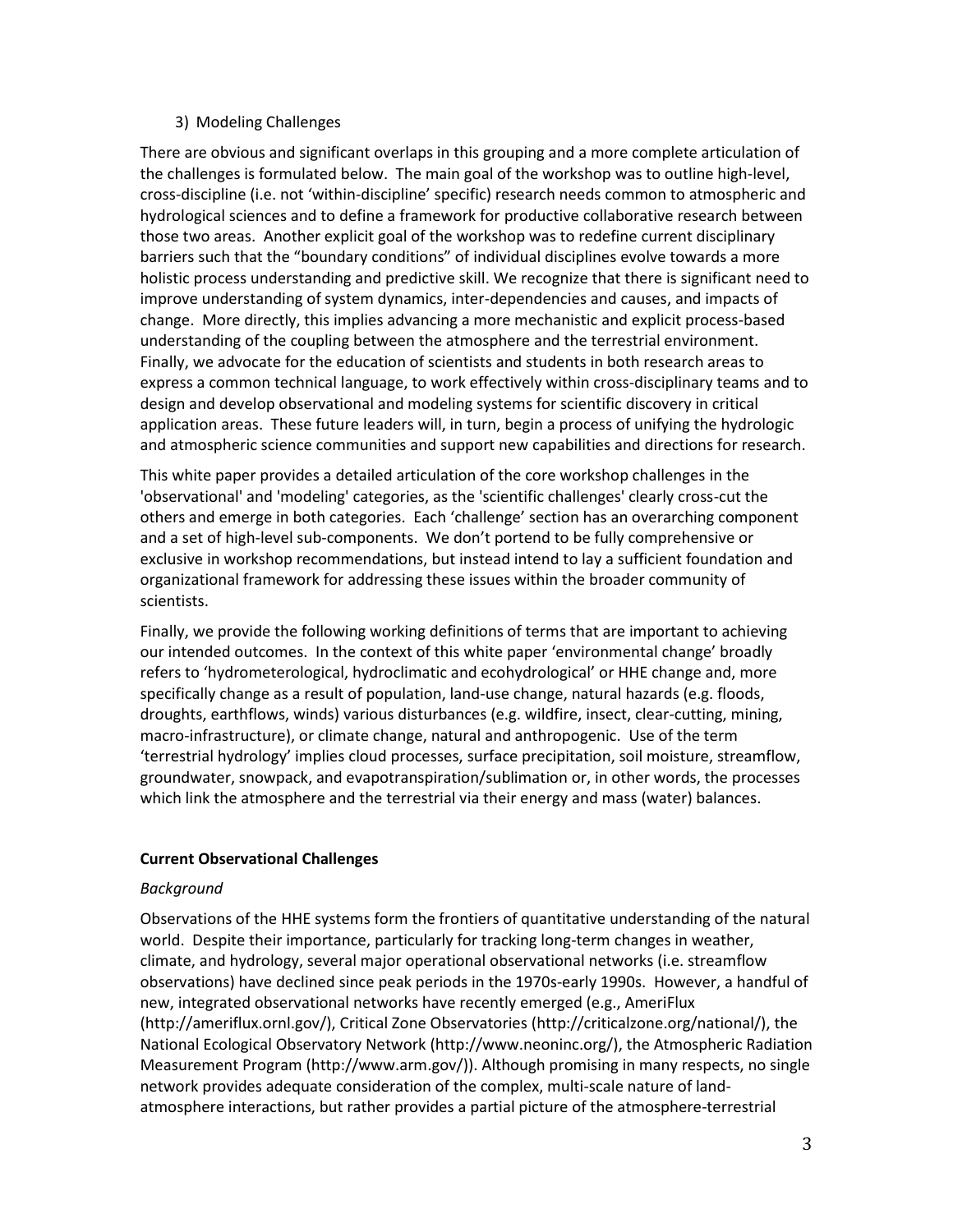system. It is also recognized that while many terrestrial-atmospheric interface observational networks are intended to be operational for many years, many purely observational efforts are coordinated for short-term science goals. Scientists at the workshop agreed that campaign-style projects result in fundamental mismatches or discontinuities in temporal scales. Conversely, while many atmospheric observational efforts extend over very broad regions up to tens to hundreds of thousands of km<sup>2</sup> using aircraft and other mobile platforms (e.g., International H2O Experiment, North American Monsoon Experiment

(http://www.eol.ucar.edu/field\_projects/name), the VAMOS [Variability of the American Monsoon Systems] Ocean-Cloud-Atmosphere-Land Study

(http://www.eol.ucar.edu/projects/vocals/rex.html), Green Ocean Amazon (http://campaign.arm.gov/goamazon2014/)), many terrestrial hydrology observing projects are focused on small watersheds or catchments of a few 10s to 100s  $km<sup>2</sup>$  or even single hillslopes. As such, the spatial scale does not complement the temporal scale, resulting in a mismatch in research priorities of the atmospheric and hydrologic communities. An overarching observational challenge is to *address the issue that current observational networks are fractured in space and time, in terms of processes observed as well as in data infrastructure (e.g., data formats, data standards, availability, etc.).* This fracturing in observing scale and process inhibits progress to developing an integrated understanding of the causes and impacts of coupled atmospheric-hydrologic processes and impedes advances on broad aspects of environmental change.

There is presently a lack of coupled, retrospective, land-atmosphere observational synthesis activities that are comparable to what is done for atmospheric analyses/re-analyses or classical water resources surveys. This gap in our observing system results in serious deficiencies in water and energy budgets between what atmospheric reanalyses say runoff should be, for instance, and what it is observed. From the terrestrial hydrologic side, detailed analyses of streamflow are used in regional water budget studies while very crude estimation methods for regional evapotranspiration or poorly resolved spatial and temporal distributions of precipitation are implemented. Many such analyses also tend to neglect the often-significant effects of human management, which can also lead to erroneous conclusions about coupled water cycle processes. Each of these shortcomings results in the translation of errors into flux and/or state variables, and which have deleterious impacts on coupled process understanding. By improving the integration of inter-disciplinary observational efforts into coupled land-atmosphere modeling and data assimilation systems there exists significant opportunity to better constrain regional water cycle budget estimates which are, in turn, critical to understanding how various mechanisms of environmental change will impact coupled land-atmosphere exchange processes.

Below is a summary of specific observational challenges that were identified during the workshop. These challenges were synthesized on the final day from participant comments after several oral presentations and small group breakout sessions. Following the articulation of specific challenges we provide a set of recommendations of research strategies and specific activities that should be supported in order to meet the observational challenges identified.

#### *Observational challenges*

During breakout sessions, many issues related to making both within-discipline and acrossdiscipline measurements were discussed. The following summarizes the most prominent challenges that emerged: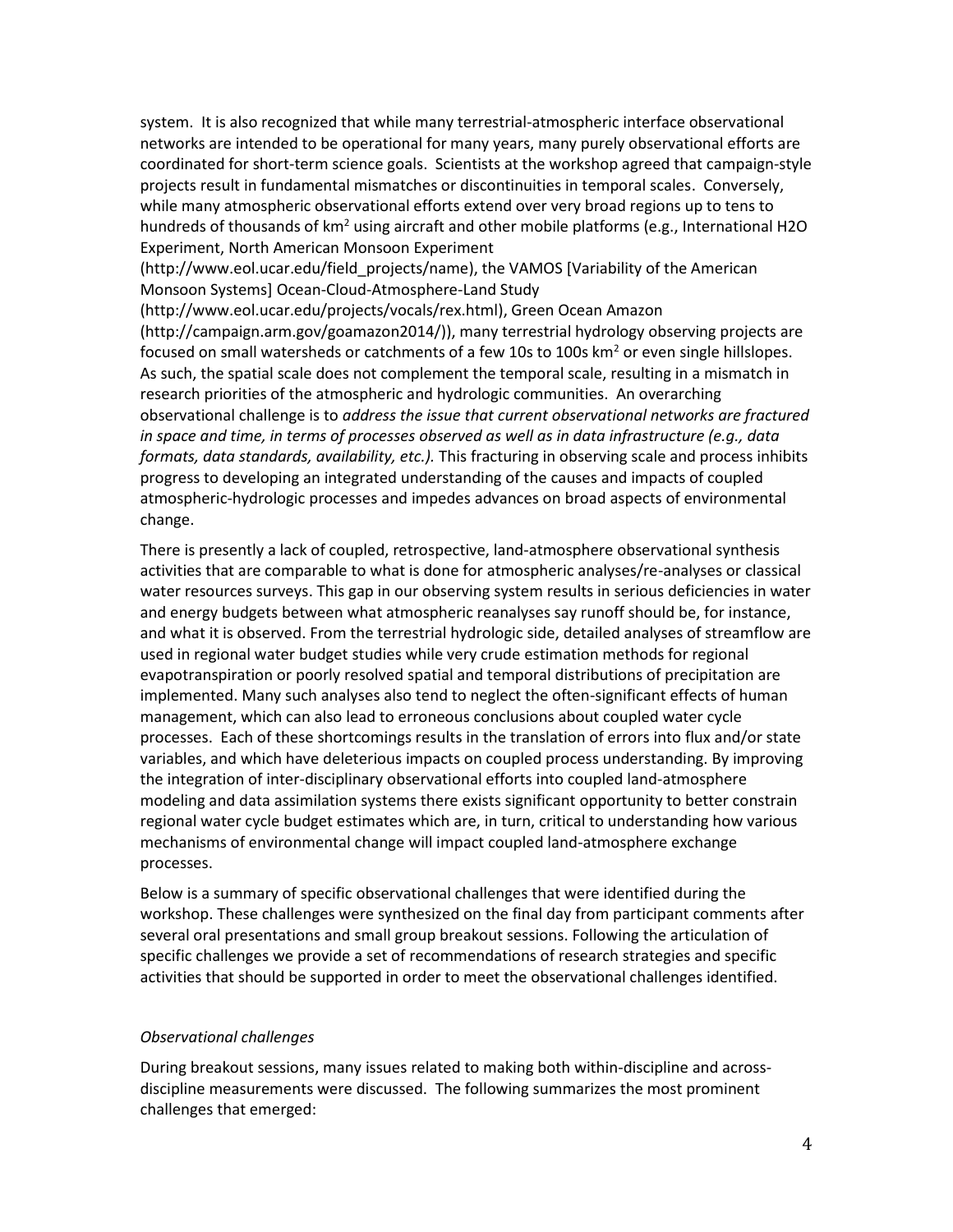- 1. Measuring the full temporal and spatial distributions of important HHE variables, such as energy-water-biogeochemical fluxes, terrestrial routing and storage processes, cloud processes, boundary layer exchanges, and atmospheric transport.
- 2. Designing and developing coordinated terrestrial-atmospheric observations at scales sufficient to characterize land-atmosphere coupling (e.g., from tower sites of ~1km to 'synoptic' scales ~1000 km), especially in regions with acute disturbance of the environment due to fire, pests, acute anthropogenic land cover and land use change (e.g., dense urban areas, deforestation), and dynamic land margins such as wetlands and recharge zones where surface-groundwater coupling is extremely important (cf. NRC 2008).
- 3. Improving measurement methods for closing water and energy budgets across spatial and temporal scales through better data-model fusion and assimilation, and reconciling current differences where closure criteria for certain variables in the atmospheric sciences does not match the closure criteria in the terrestrial sciences.
- 4. Improving process-diversity in measurement efforts being developed as part of multidisciplinary long-term observatories for studies of eco-hydro-climatic change (e.g., Critical Zone Observatories have comprehensive surface and subsurface measurements but lack a meaningful atmospheric component. Similarly, many atmospheric observing efforts aimed at measuring surface fluxes do not address basic partitioning of precipitation into runoff, evapotranspiration and storage components).
- 5. Accelerate community capacity to conduct more 'dynamic', (e.g. fast-response) observational projects and sampling strategies to adequately observe extreme events and landscape disturbances on atmospheric and hydrologic behavior.

#### *Observational recommendations*

- 1. Fundamental improvements in measurement methods and technologies are urgently needed in order to **improve closure of coupled land-atmosphere water and energy budgets across scales**. While new measurement platforms continue to emerge that improve our ability to bridge scales (e.g., unmanned aerial vehicles, automated chemical and isotopic observations) significant uncertainties exist in how to design, collect, and integrate measurements from multiple observational platforms. Improvements in observations of process-diversity are needed to help characterize the wide spectrum of land-atmosphere states and fluxes. There are still critical needs in measurement technology to achieve the spatial and temporal resolutions and accuracy required for science grade observations, especially at microscales and over highly heterogeneous environments and for fast evolving processes. Related, existing, long-term measurement sites need to be enhanced to improve the observational constraint of diagnosed energy and water budgets.
- 2. **Existing and new observational campaigns need to be more strategically coordinated** to address uncertainties in energy and water budget closure and in fundamental landatmosphere interaction behavior. The traditional paradigm of siting instrumentation and sampling in homogenous terrain needs to be enhanced in order to understand the landatmosphere exchange processes occurring across a diversity of landscapes. Similarly, existing shortcomings in making land-atmosphere exchange measurements in regions of complex terrain, as well as lingering problems over simple terrain, need to be addressed. There is also a significant need to accelerate the community capacity to pursue more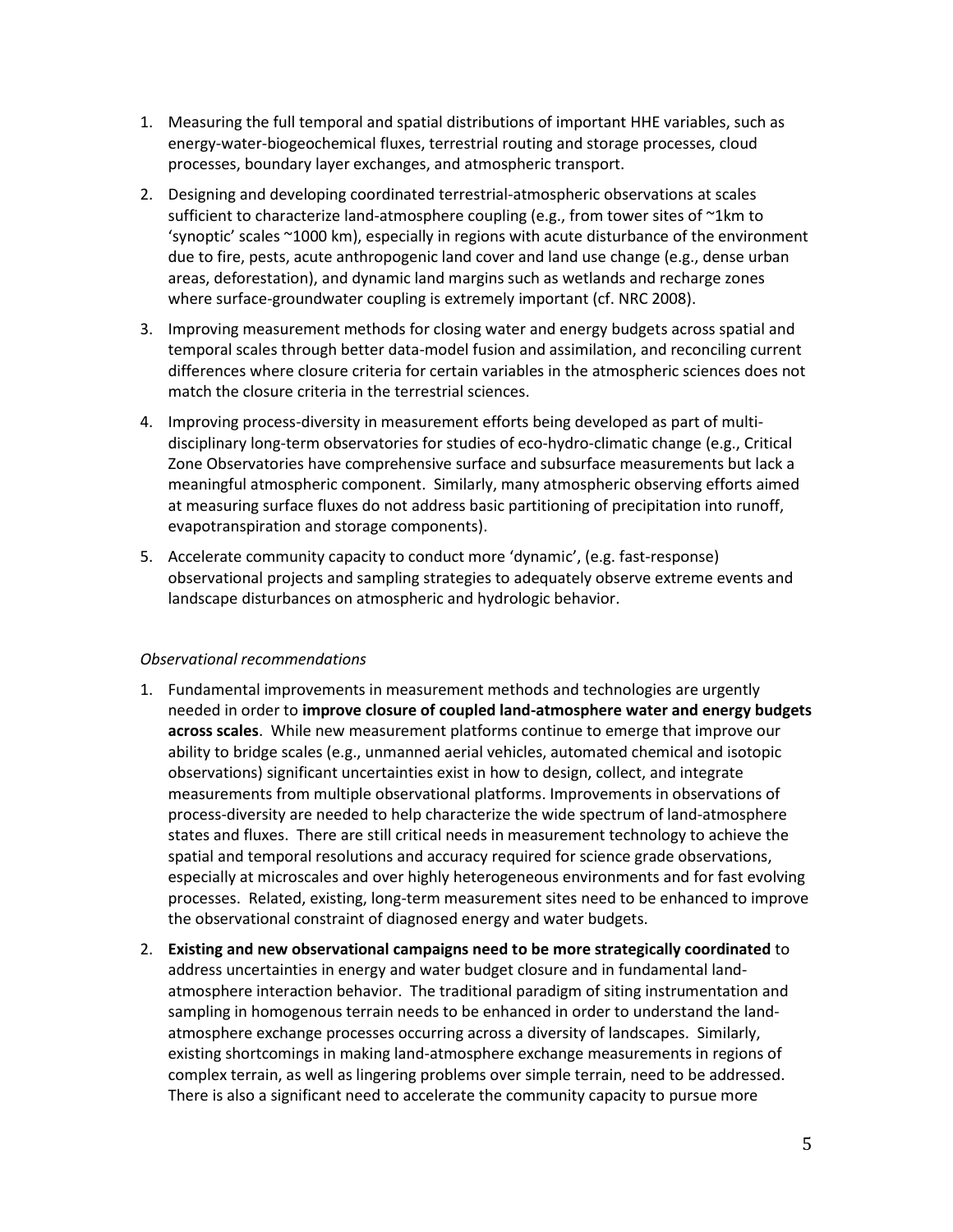dynamic observational products and sampling strategies for observing extreme events or significant landscape disturbances. Co-location of coordinated, disciplinary field experiments in the atmospheric and hydrologic sciences is needed to address pervasive observational shortcomings of individual disciplinary experiments. While basic coordination of field experiment activities between the atmospheric and hydrologic sciences is encouraged, work is also need to reconcile different observational campaign approaches with respect to temporal and spatial scales.

- 3. A **requestable, deployable hydrological observational facility** similar to NSF's Lower Atmosphere Observing Facilities is needed to help support large multi-disciplinary research campaigns that are seeking to quantify multi-scale land-atmosphere exchange processes. Such a facility does not presently exist, which places a significant additional burden on researchers to support the acquisition of expensive but powerful hydrological research facilities 'hecto'-scale (O~100 count) node surface hydrological instrument networks, airborne flux platforms and airborne multi-spectral sensors, and in-situ laser spectroscopy. Such facilities are currently cost prohibitive within a traditional research grant or for individual investigators but could be purchased and maintained as a community observational facility in the same way measurement facilities are currently done for the atmosphere. In addition, policies and straightforward funding mechanisms to leverage existing national facilities such as those of EPA, USGS, NOAA, DoE, DoD (ARL and NRL), and NASA observational platforms, and open access to individual or small PI teams, should be developed.
- 4. To maximize the impact of new observations and also to help guide the design of new instrumentation networks **significant increases in coordination between observational and modeling groups** is needed. Significant opportunity exists for improved syntheses of existing and new observational research through structured data assimilation/data fusion studies that can be utilized for applications, for physically-constrained synthesis of observational data sets, and as a tool for probing and improving existing models and providing guidance for development of new ones. Data from observational test-beds need to be assimilated into coupled weather-climate-hydrology models in order provide constraint and error assessment from those models. Similarly, long-term coupled landatmosphere re-analyses are needed to provide baseline analyses of land atmosphere conditions. Research in this area of coupled observation-data assimilation and re-analysis will force the currently disparate atmospheric and hydrological communities to "own each other's errors and uncertainties" to discourage the passing off of errors as residual terms in other disciplinary model and analysis components. Also, existing and emerging chemistry, isotopic and biological observations offer unique opportunities to evaluate current Earth System models. Collection of such complimentary data needs to advance in order to improve understanding of many key hydrological and thermodynamic pathways and residence times in the coupled land-atmosphere system.
- 5. **Improved methods to characterize uncertainty** in direct and derived (e.g., retrieval-based) measurements are needed in order to improve confidence in process hypotheses in highly nonlinear exchange processes such as those in the coupled land-atmosphere system. Additionally, modern data assimilation needs proper representation of observational uncertainty in order to develop effective statistical weights or ensemble members.
- 6. **Advanced education and training is needed** to promote conversion of indirect observations of fundamental processes into meaningful variables of unambiguous scientific content.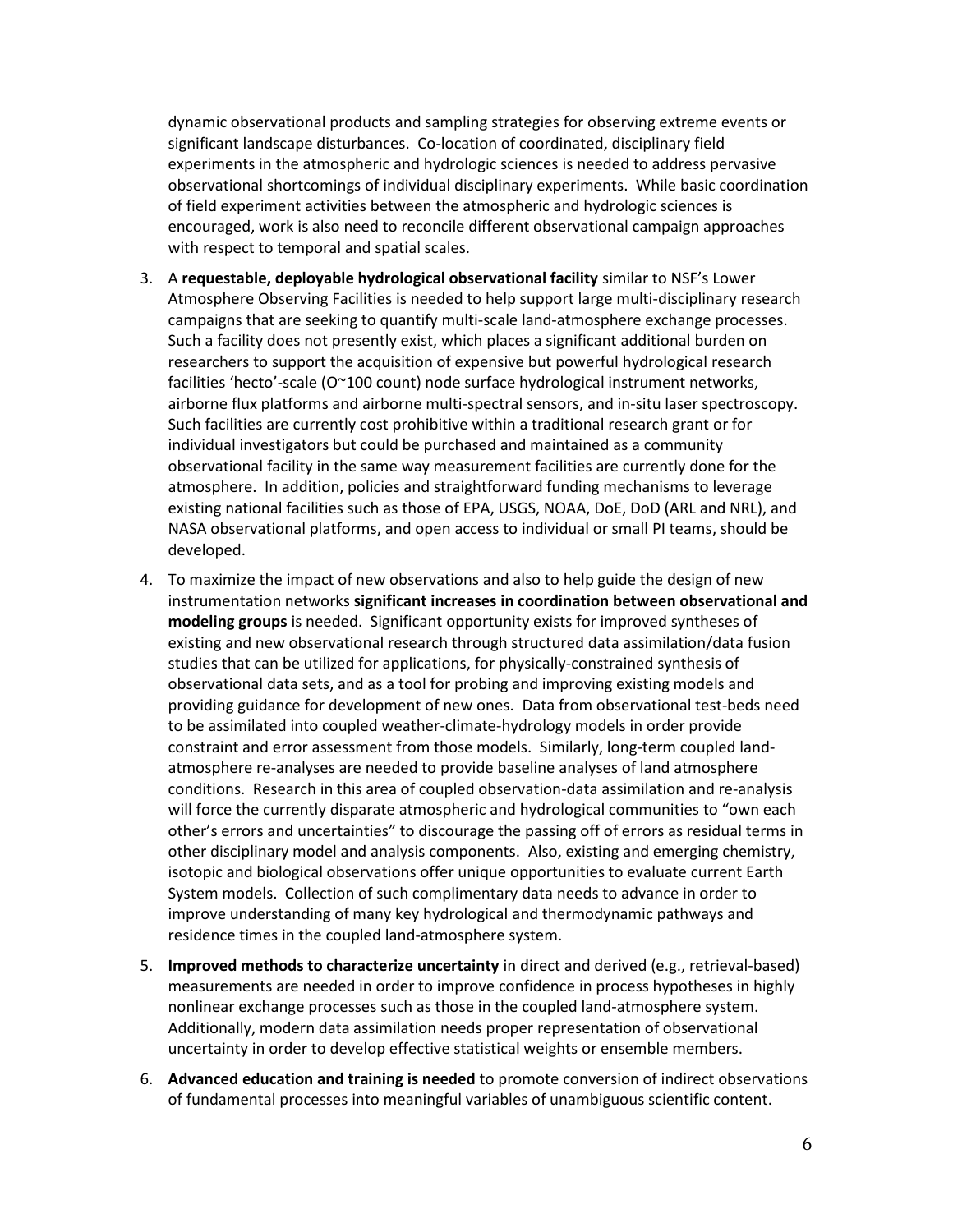Dedicated curriculum and training, with increasing depth on complex technology and observing systems, is needed within higher education. The requirements are intrinsically multidisciplinary (e.g. understand LIDAR engineering and boundary layer meteorology in order to successfully deploy LIDAR systems, and then collect, process, and finally explore the data to investigate turbulence structure). It is important to recognize the challenges this poses to graduate students and early career scientists.

#### **Current modeling challenges**

#### *Background*

Models of interest here are mathematical conceptualizations and idealizations of the structures, components and processes found in nature. They are increasingly numerical in the form of ever-more complex programs run on computers, and used to simulate aspects of the natural world for purposes of prediction, attribution, and the advancement of understanding. Around a quarter century ago numerical modeling techniques began to profuse deeply through both the atmospheric science and terrestrial hydrological communities. Nearly all college curricula today in these disciplines require coursework in modeling techniques. However, these models have largely evolved piecemeal within their respective disciplines and then are often "coupled" together with the best of intentions but without the cross-disciplinary insight necessary for real progress.

The coupled model systems often fail to capture key characteristics of the Earth system (e.g., Dirmeyer et al. 2006). Some of the relationships, and specifically the scaling behavior we see in nature are absent or poorly represented in coupled land-atmosphere models, while they often exhibit other strong linear and non-linear relationships that are not observed or are unphysical (Nastrom et al. 1986; Over and Gupta 1994; Skamarock 2004; Tuck et al. 2004; Hamilton et al. 2008; Kahn and Teixeira, 2009; Solle et al. 2012; Nogueira et al. 2013 among many others). The problem is that important structures, scales, components and processes that bridge the land and atmosphere, the surface and subsurface, such as topography and hydrogeological heterogeneity are not well represented. The span of water (and related energy and carbon) cycles across the HHE system must be addressed as a first-order characteristic in models. However, a sound method to benchmark and evaluate competing approaches to such integration in coupled hydrometeorological models is still lacking.

Nature varies continuously in space and time, but in models we must discretize in order to represent the structure of nature on computers. Discretization immediately introduces a source of error, as processes below the scale of discretization (the grid boxes and time steps of numerical integration) must be parameterized or are lost. The scales and processes in the atmosphere and the land can be quite different, and historically they have been examined separately. As a result, contrasting conceptual approaches have emerged, and vast differences have developed in data availability and modeling methods between the communities. In addition, as models have become increasingly more complex, mathematical formulation and numerical and computational implementations have not always proceeded in tandem with the introduction of physical parameterizations and feedback among model physics and numerical methods (e.g. Gresho and Lee, 1979).

Only in recent years have more comprehensive, integrated models of physical processes from bedrock through the atmosphere begun to emerge (e.g. Duffy et al., 2004; Maxwell et al., 2007; Anyah, et al., 2008). These integrated models are often "loosely coupled systems" of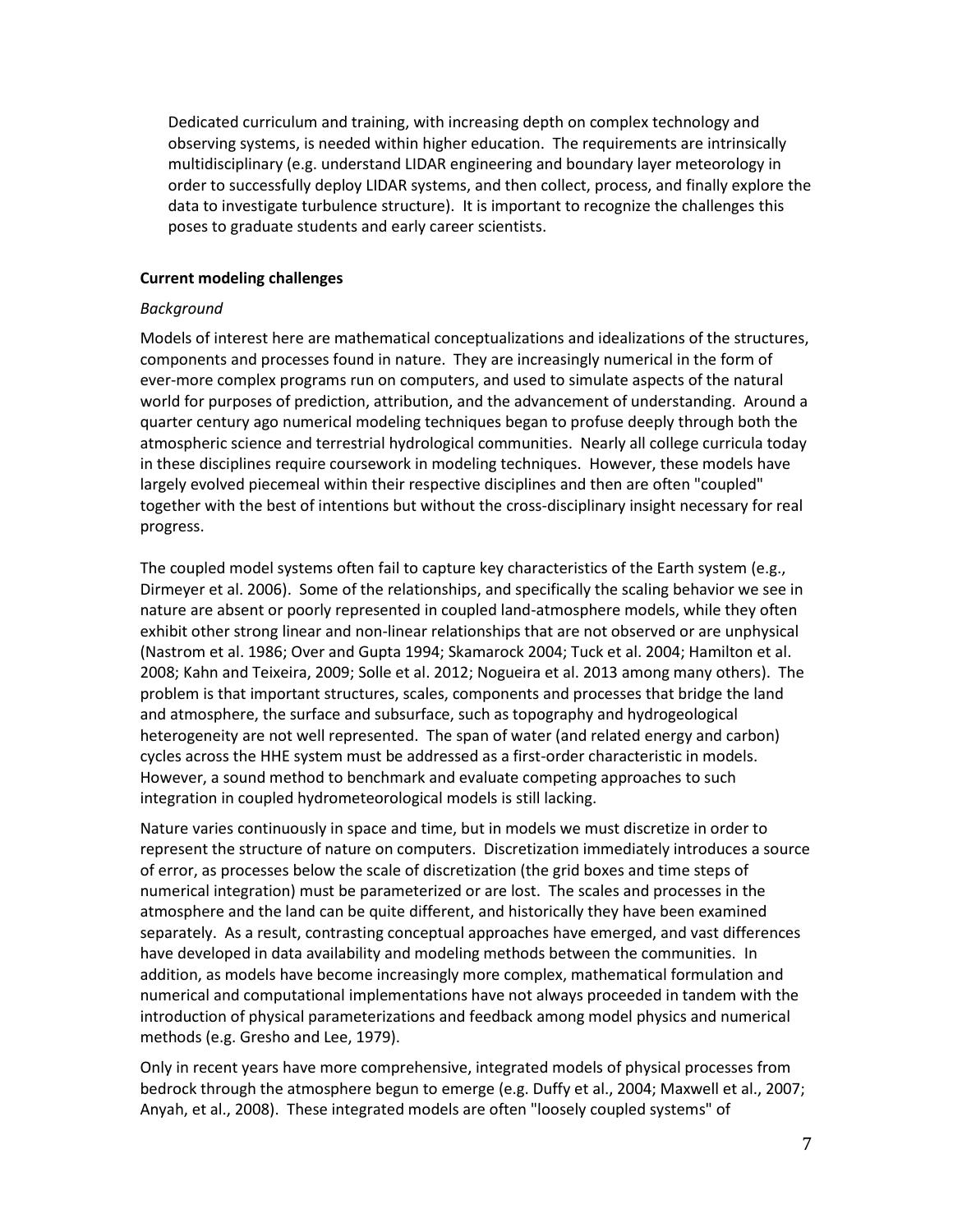disciplinary model components linked through software architectures that often fail to properly transfer information across spatial and temporal scales relevant to the coupled HHE processes being represented. There are also major differences in the mass and energy closure assumptions used in different modeling systems. One important challenge as we look forward is that as the range of spatial scales increases, so does the range of temporal scales in coupled land-atmosphere modeling, reaching deeper into the soil catena and hydrogeological systems and posing challenges in reconciling slow and fast scales that is not unlike that faced in coupled atmosphere-ocean models.

Together, these differences represent a significant barrier to community efforts to make either deterministic or probabilistic predictions of environmental change or its impacts across scales, despite the fact that modeling studies have shown the potential for predictability from the slow manifolds within the coupled HHE system (e.g., Koster et al. 2010, Yuan et al. 2013). Advances in understanding these interactions must overcome these barriers, if we are to make progress regarding the improvement in errors due to coupling, drift and biases among models developed in isolation (e.g. hydrological, ecological, land-surface and atmosphere models).

Against this historical backdrop, an opportunity is emerging. The root causes of poor performance in loosely-coupled model systems of the atmosphere, land surface and subsurface have been largely unaddressable because of a deficiency of co-located observational data of relevant components of the coupled system sampled over significantly long time periods. However, there is promise now that a new generation of observational data are becoming available or are being planned, allowing for proper coupled model testing and evaluation. As mentioned above, networks like AmeriFlux are beginning to be used for multifaceted analysis and model validation, proving the concept of a coupled hydrological, ecological, biogeochemical and atmospheric analysis from bedrock through the lower troposphere. The potential to capitalize on the burgeoning observational data, awareness and willingness to cooperate in the scientific community, computational advancements and growing process understanding can make great strides if resources are available to address the problems listed above. A revolution in co-located HHE observations will lead to a revolution in HHE modeling and forecasting. With this in mind, specific challenges for coupled HHE modeling were articulated during the course of the workshop. From these, recommendations were gathered on the final day of the workshop and were synthesized as well.

#### *Modeling challenges*

A number of modeling challenges emerged in the course of invited presentations, plenary discussions, panel sessions and breakout meetings. Salient issues included the following:

- 1. Improving our understanding of the effects of scaling, scale mismatches and heterogeneity in the coupled land-atmosphere system. This necessitates closure of budgets (water, energy, carbon) at appropriate scales across the system, and effective ways to bridge scales (both up and down) within and between models, including dynamical means to bridge scales and the use of "scale-aware" parameterizations of processes that cannot be represented explicitly in both atmospheric and terrestrial models.
- 2. Extending the model development and validation process as a matter of course to coupled HHE models. Calibration and metrics for individual classes of models are no guarantee of performance when coupled to other model components.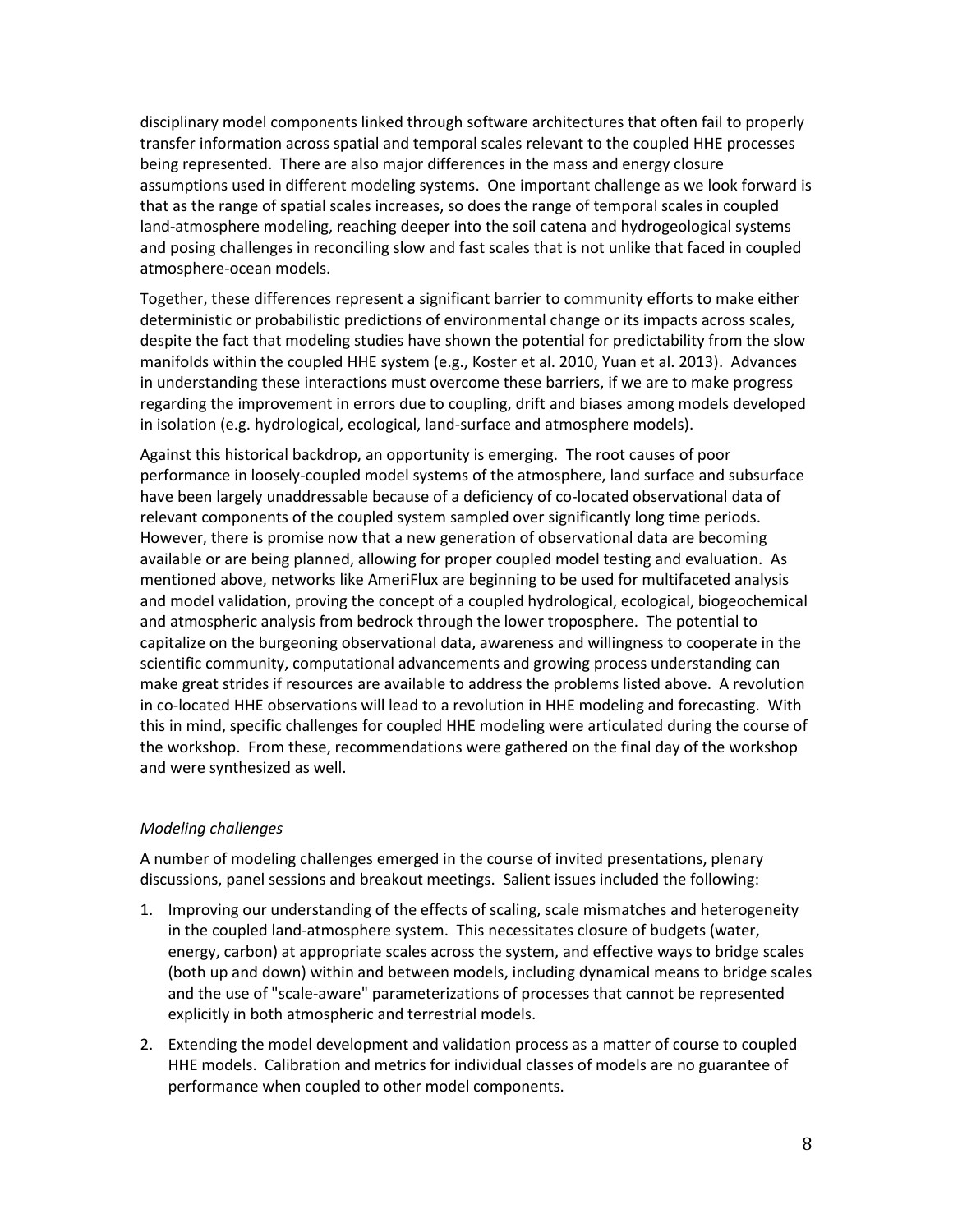- 3. Developing comprehensive data-model fusion and data assimilation systems as well as parameter estimation and adaptive characterization. Methodologies for physically constrained model development, inverse modeling, and automated parameter selection are still needed for short-term forecast systems and applications to support decision-making. These developments feed into the development of models for long-term simulation and projection.
- 4. Evolving more dynamic, prognostic formulations for important structures and components of the hydrologic cycle that are not purely hydrologic but epi-hydrologic (e.g. ecosystems, soils/geomorphology, topography, permafrost, glaciers, agriculture, episodic disturbance such as fire or pine-beetle) and representing additional biogeochemical constituents that move between the surface and atmosphere (e.g. dust, biological particles, aerosols, reactive chemistry).
- 5. Expanding and improving the representation and physical basis of currently tunable parameters in models, including making them more concretely related to processes that can be observed directly or through inverse modeling strategies and field-scale experiments taking advantage of existing or new observatory infrastructures.
- 6. Connecting modelers to burgeoning current and planned observational programs, data sets and their providers, as well as creating channels of communication and collaboration between observational and modeling communities to inform each other of needs, limitations, and the possibilities afforded by better coordination.

### *Modeling recommendations*

- 1. **A synthesis exercise of existing data, leading to a "hydro-reanalysis"** should be conducted – a coupled atmosphere, land surface, surface water, subsurface analysis incorporating data assimilation in all components. A key aspect of a hydro-reanalysis, different from atmosphere or ocean reanalyses which only strive to estimate the actual state as accurately as possible at each point in time, would be to enforce conservation of energy, water and other modeled constituents through time. Such a reanalysis could be spatially limited at first in a very well observed (and augmentable) region in order to prove the concept and expose the weakest aspects of the models and data sets. It would also be a development platform for statistical estimation techniques related to integrated atmosphere, cloud, precipitation, terrestrial hydrology and vegetation data assimilation, as well as provide a validation data set.
- 2. **Promotion and support of Hydrologic (or Land-Atmosphere) Process Teams** (HPTs) could accelerate the larger-scale multi-institutional collaborative model development that cannot be tackled at the individual PI or single institution level. Such HPTs would be geared to cross-cut traditional atmospheric and hydrologic science modeling (and possibly also ecology and other related disciplines) to develop parameterizations and models to better simulate and understand coupled HHE processes (e.g., evapotranspiration, lateral moisture transports, land surface feedbacks on local-regional precipitation).
- 3. **Development of hydrometeorological observing system simulation experiments** (OSSEs also called data denial experiments) in existing and new model frameworks will help in the planning of observational networks, to estimate sensitivities and the potential impact of uncertainties in the system. This element has the potential to link with both the reanalysis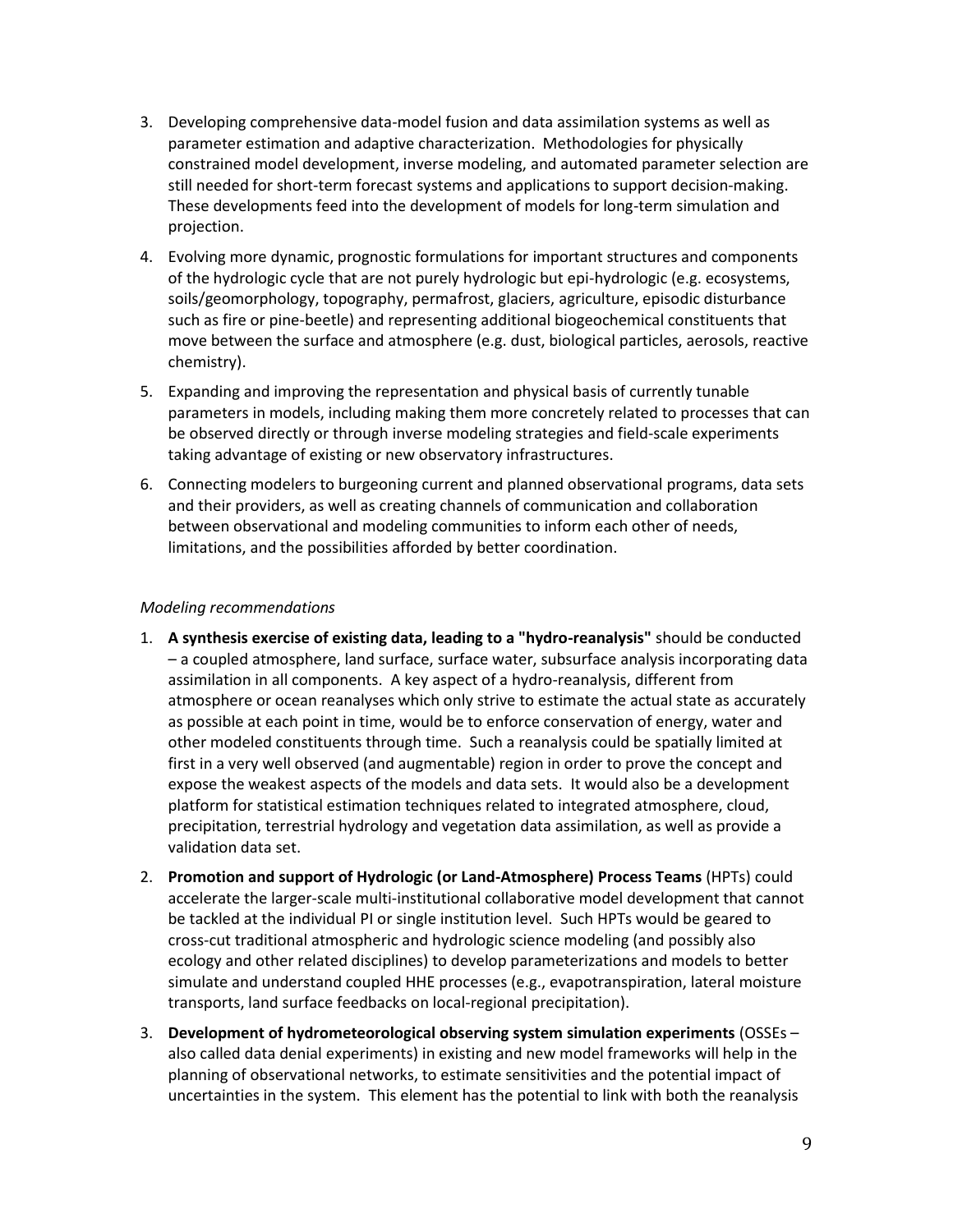and HPT elements above, as well as with several of the observational recommendations presented in the previous section.

- 4. Development of a better path to **convey new process knowledge into evolving multi-scale Earth System Models** is needed. Methodologies for full characterization of models' internal dynamics that results from both numerical and physical formulations as they evolve is needed for error attribution and characterization and to distinguish unambiguously artificial sensitivities from physical sensitivities of the natural systems being modeled.
- 5. Operational weather, climate and hydrologic forecasting have all suffered from an inherently conservative, overly risk-averse approach to innovation that slows the pace of innovation. An opportunity exists **to reinvent the research-to-operations (R2O) process** along with the development of fully coupled hydrometeorological models. A key facet to such an undertaking will be facilitating operations-to-research (O2R) communications to guide continuing model development, and particularly to 'prove the concepts' through experimental model development.
- 6. Related to the R2O pathway, the **development of baseline metrics and benchmarking techniques** is needed to guide model development in coupled Earth System Model frameworks, much like what exists and continues to be developed today for many component model categories. This can include the necessary evolution away from unobservable and unconstrainable parameters in models toward a more tractable philosophy of model design, calibration and validation.
- 7. Direct **inclusion of the human element** in coupled hydrometeorological models should be pursued, including the effects of agricultural practices, water management, urbanization, and current and future policy scenarios.
- 8. **Training of a new generation of scientists** who bridge traditional boundaries within the Earth system hydrologic cycle will facilitate its integrative treatment into the future.

## **Conclusions**

Natural and manmade systems are under increasing pressure and experiencing growing variability due to a combination of climate and land use change, economic and population growth pressures. There is unprecedented urgency to understand, model and predict acute and chronic disturbances related to hydrometeorological, hydroclimatic and ecohydrological (HHE) processes that underpin agriculture, natural resources, transportation; effectively every aspect of civilization and the environment. However, the disciplinary character of scientific research and the ways that the institutions that support research have evolved to mirror the fractured structure of the natural sciences has become an impediment to the system-based understanding of coupled HHE processes now needed.

This NSF-sponsored workshop was targeted to identify and articulate the linkages that need to be forged to rapidly advance HHE research. These include bridging both disciplinary boundaries such as hydrology, meteorology and ecology, but also between theoreticians, numerical modelers and observationalists in these disciplines. Though presented above as separate lists for observational and modeling challenges, our key recommendations clearly extend across that division as much as they are cross-disciplinary. We contend that integrative progress in HHE observations will automatically enable breakthroughs in modeling, and vice versa. Thus, there is a significant need for advancing the communication, collaboration and coordination between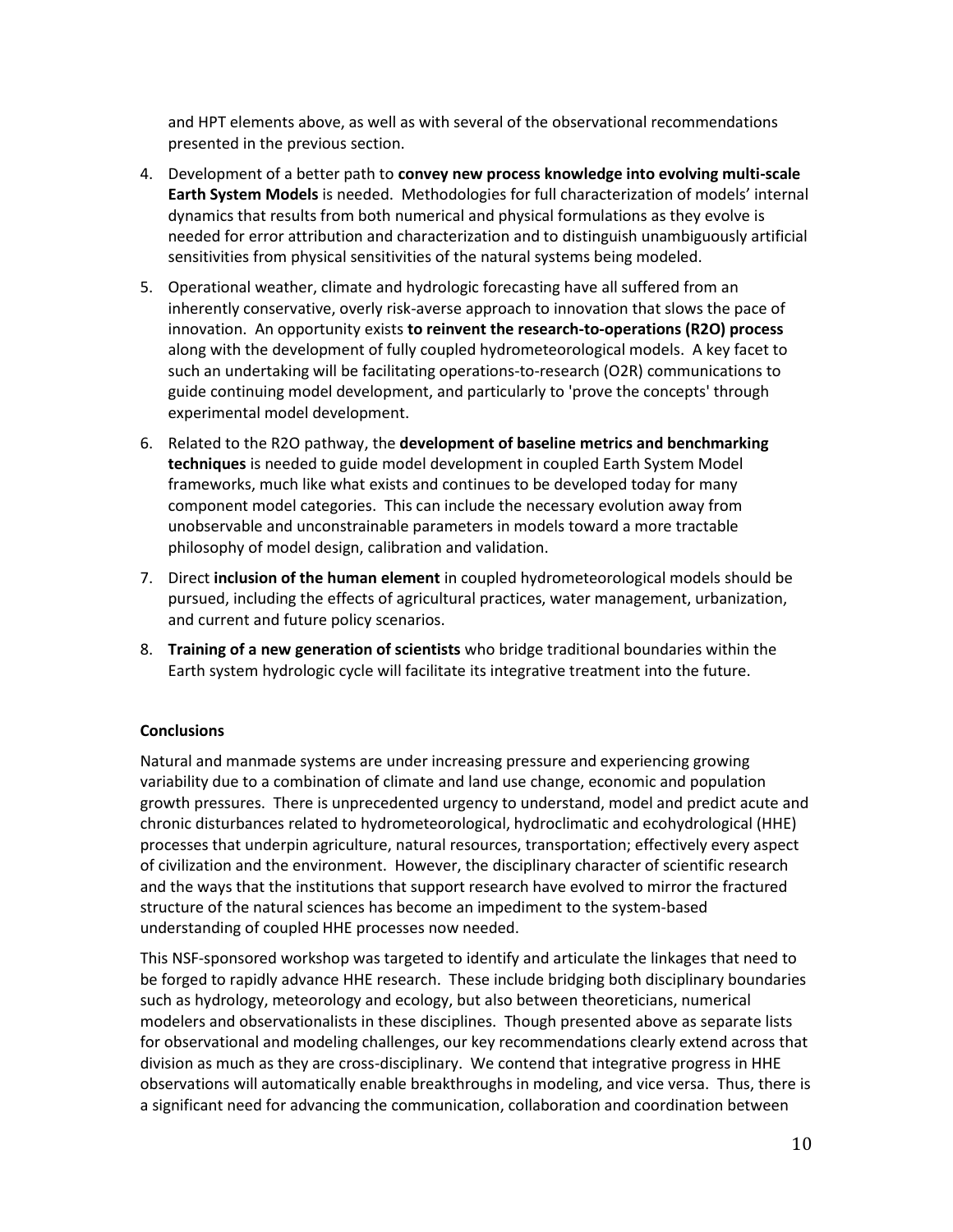observational and modeling groups that will help inform advances in each community. It should be noted that there are distinct cyber-infrastructure needs that also require addressing, such as differences in computational approaches between the atmospheric science and terrestrial hydrologic communities. Specifically, conflicting standards and concepts in hydrometeorological, hydroclimatic and ecohydrological data and modeling systems need to be resolved in order to address the challenges listed above. A growing challenge that may already be handicapping research and analysis is the growing conflict between the expectations for data stewardship (e.g. NSF data management plans, evolving scientific journal requirements and data served from multiple agencies) and reproducibility of scientific results, storage needs and policies, and computational resources for co-located data analysis.

Finally, we stress the need for advanced training and education of scientists and students in both hydrologic and atmospheric sciences that share a common technical language and work effectively across historic disciplinary boundaries to advance observational and modeling systems. These future leaders will, in turn, cross-fertilize the two communities and provide new capabilities and directions for research.

#### *Acknowledgements:*

We gratefully acknowledge support from the National Science Foundation (award #EAR-1433135) that facilitated this community workshop and subsequent dialogue. We also thank the Civil and Environmental Engineering Department at the Colorado School of Mines for their support as well as student volunteers, including Jessica Shirey, Stephen Byers, Kim Manago, Kyle Knipper and Bryant Reyes.

#### **References**

- Anyah, R.O., C. Weaver, G. Miguez-Macho, Y. Fan, A. Robock, 2008: Incorporating water table dynamics in climate modeling: 3. Simulating groundwater influence on coupled landatmosphere variability. *J. Geophysical Res.-Atmos.*, 113, D07103.
- Dirmeyer, P. A., R. D. Koster, and Z. Guo, 2006: Do global models properly represent the feedback between land and atmosphere? *J. Hydrometeor*., **7**, 1177-1198, doi: 10.1175/JHM532.1.
- Duffy, C., 2004: "Semi-discrete dynamical model for mountain-front recharge and water balance estimation, Rio Grande of southern Colorado and New Mexico." Groundwater recharge in a desert environment: The southwestern United States. *Water and Science Application*, 9 (2004): 255-271.
- Duffy, C., et al., 2006: Towards and integrated observing platform for the terrestrial water cycle: From bedrock to boundary layer. Available online:

http://www.usgcrp.gov/usgcrp/Library/watercycle/ssg-whitepaper-dec2006.pdf

- Gresho. P. M., and lee, R.L., 1979: Don't Suppress the Wiggles- They're telling you something. LLBL, UCRL-82979, 26pp.
- Hamilton, K., Y. O. Takahashi, and W. Ohfuchi, 2008: Mesoscale spectrum of atmospheric motions investigated in a very fine resolution global general circulation model. *J. Geophys. Res.*, 113, D18110.
- Intergovernmental Panel on Climate Change (IPCC) 2013: The Physical Science Basis. Available online at:<http://www.ipcc.ch/report/ar5/wg1/#.Ut2n6bTFK1s>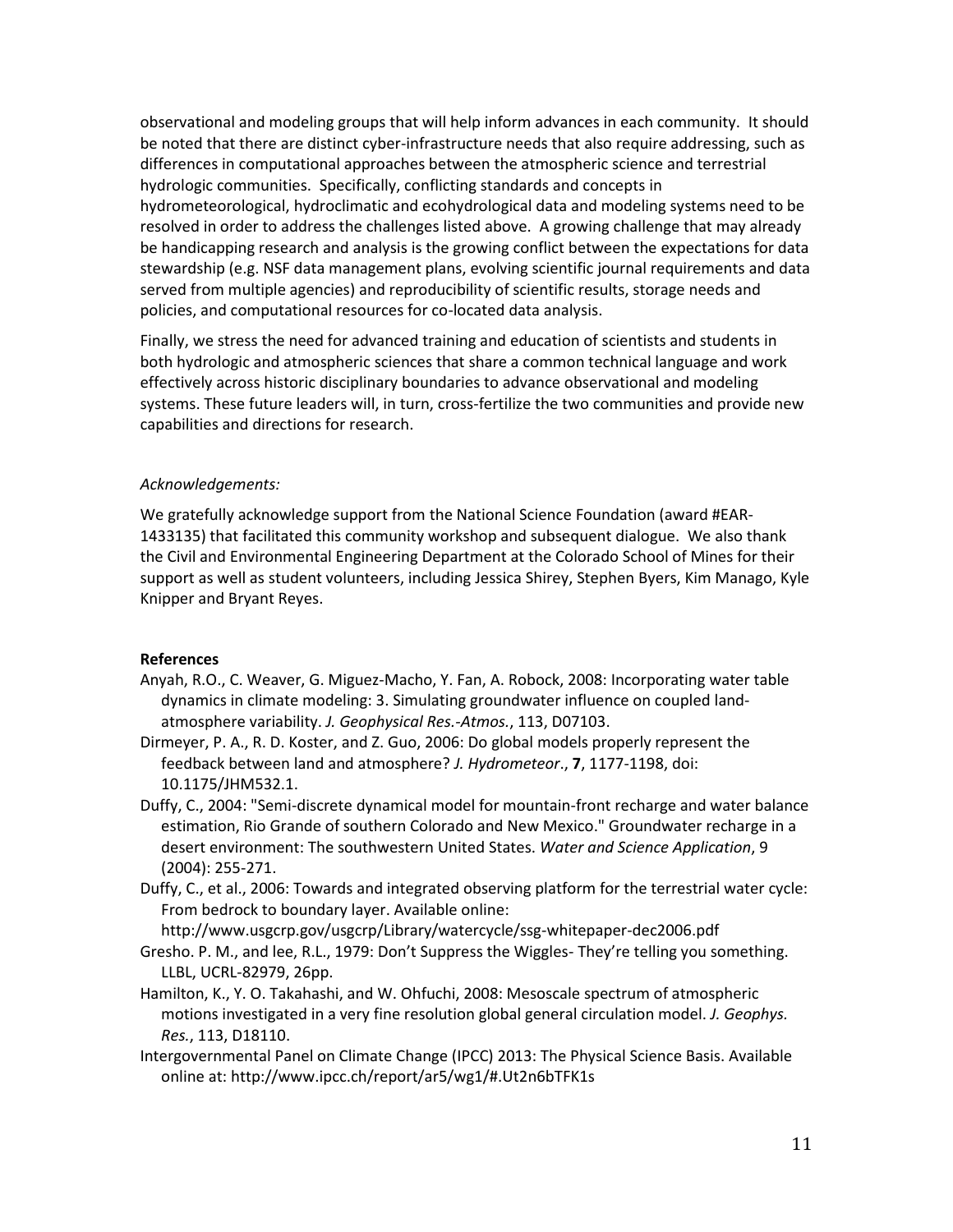- Kahn, B., and Teixeira, J., 2009: A global climatology of temperature and water vapor variance scaling from the Atmospheric Infrared Sounder. *J. Climate*, 22, 5558–5576
- Koster, R., S. Mahanama, T. J. Yamada, G. Balsamo, M. Boisserie, P. Dirmeyer, F. Doblas-Reyes, C. T. Gordon, Z. Guo, J.-H. Jeong, D. Lawrence, Z. Li, L. Luo, S. Malyshev, W. Merryfield, S. I. Seneviratne, T. Stanelle, B. van den Hurk, F. Vitart, and E. F. Wood, 2010: The contribution of land surface initialization to subseasonal forecast skill: first results from the GLACE-2 project. *Geophys. Res. Lett*., **37**, L02402, doi: 10.1029/2009GL041677.
- Maxwell, R., T. Chow, S. Kollet, 2007: The groundwater–land-surface–atmosphere connection: Soil moisture effects on the atmospheric boundary layer in fully-coupled simulations. *Adv. In Water Resources*, (30)12, 2447-2466.
- Nastrom, G. D., Jasperson, W. H. and Gage, K. S., 1986: Horizontal spectra of atmospheric tracers measured during the global atmospheric sampling program. *J. Geophys. Res.*, 91, 13 201–13 209.
- National Research Council, 2008: Observing Weather and Climate from the Ground Up: A Nationwide Network of Networks, The National Academies Press, Washington, D.C., 250 pp.
- National Research Council. 2012a: Challenges and Opportunities in the Hydrologic Sciences. Washington, DC: The National Academies Press, 200pp.
- National Research Council. 2012b: Weather Services for the Nation: Becoming Second to None. Washington, DC: The National Academies Press, 74pp.
- Nogueira, M., Barros, A. P., and Miranda, P. M., 2013: Multifractal properties of embedded convective structures in orographic precipitation: toward subgrid-scale predictability. *Nonlinear Processes in Geophysics*, 20 (5), 605-620.
- Over, T. M., and Gupta, V. K., 1994: Statistical analysis of mesoscale rainfall: Dependence of a random cascade generator on large-scale forcing, *J. Appl. Meteor.*, 33, 1526–1542.
- Ralph, M., et al., 2012: "Understanding the Water Cycle" Final Report Issued from NOAA's Water Cycle Science Challenge Workshop. Available online at: http://hmt.noaa.gov/news/2012/112812.html
- Skamarock, W., 2004: Evaluating mesoscale NWP models using kinetic energy spectra. *Mon. Wea. Rev.*, 132, 3019-3032.
- Smith, R.B., 2013 et al.: The lower atmosphere observing facilities workshop: Meeting the challenge of climate system science. Workshop final report. https://www.eol.ucar.edu/node/116
- Stolle, J., Lovejoy, S., and Schertzer, D., 2012: The temporal cascade structure and space-time relations for reanalysis and Global Circulation models. *Quart. J of the Royal Meteor. Soc.*, 138 (668), 1895-1913.
- Yuan, X., E. F. Wood, J. K. Roundy, and M. Pan, 2013: CFSv2-based seasonal hydroclimatic forecasts over the conterminous United States. *J. Climate*, **26**, 4828–4847, doi: 10.1175/JCLI-D-12-00683.1.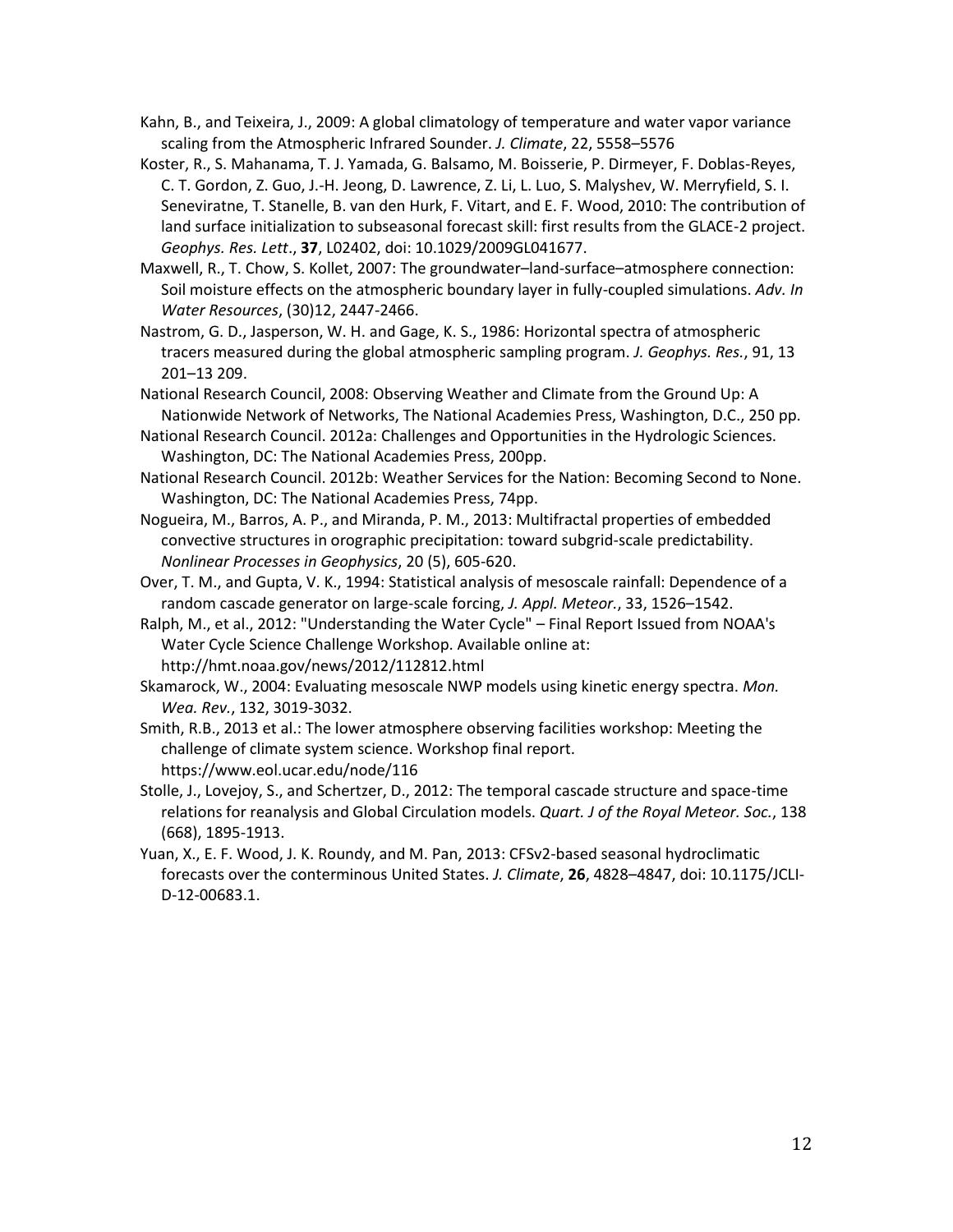# **Attendee List**

| $\mathbf{1}$ | Ying Fan Reinfelder    | yingfan@eps.rutgers.edu       |
|--------------|------------------------|-------------------------------|
| 2            | <b>Ahmed Tawfik</b>    | abtawfik@cola.iges.org        |
| 3            | Alexandr Zak           |                               |
| 4            | Alexandra Isern        | aisern@nsf.gov                |
| 5            | <b>Allison Steiner</b> | alsteine@umich.edu            |
| 6            | Ana Barros             | barros@duke.edu               |
| 7            | Andy Wood              | andywood@ucar.edu             |
| 8            | Anil Kumar             | anil.kumar@nasa.gov           |
| 9            | Chung Lu               | CLU@nsf.gov                   |
| 10           | Dave Gochis            | gochis@ucar.edu               |
| 11           | David Lawrence         | dlawren@ucar.edu              |
| 12           | Dev Niyogi             | climate@purdue.edu            |
| 13           | Ethan Gutmann          | gutmann@ucar.edu              |
| 14           | Francina Dominguez     | francina@hwr.arizona.edu      |
| 15           | Gil Bohrer             | bohrer.17@osu.edu             |
| 16           | Hannah Cloke           | h.l.cloke@reading.ac.uk       |
| 17           | Jessica Lundquist      | jdlund@uw.edu                 |
| 18           | Jim Smith              | jsmith@princeton.edu          |
| 19           | <b>Kate Smits</b>      | ksmits@mines.edu              |
| 20           | Katja Friedrich        | Katja.Friedrich@colorado.edu  |
| 21           | Kelly Mahoney          | kelly.mahoney@noaa.gov        |
| 22           | <b>Kenneth Davis</b>   | kjd10@psu.edu                 |
| 23           | <b>Kristie Franz</b>   | kfranz@iastate.edu            |
| 24           | Martyn Clark           | mclark@ucar.edu               |
| 25           | <b>Michal Benes</b>    | benesmic@kmlinux.fjfi.cvut.cz |
| 26           | Mimi Hughes            | mimi.hughes@noaa.gov          |
| 27           | Noah Molotch           | Noah.P.Molotch@jpl.nasa.gov   |
| 28           | Ondrej Partl           |                               |
| 29           | Paul Brooks            | brooks@hwr.arizona.edu        |
| 30           | Paul Dirmeyer          | pdirmeye@gmu.edu              |